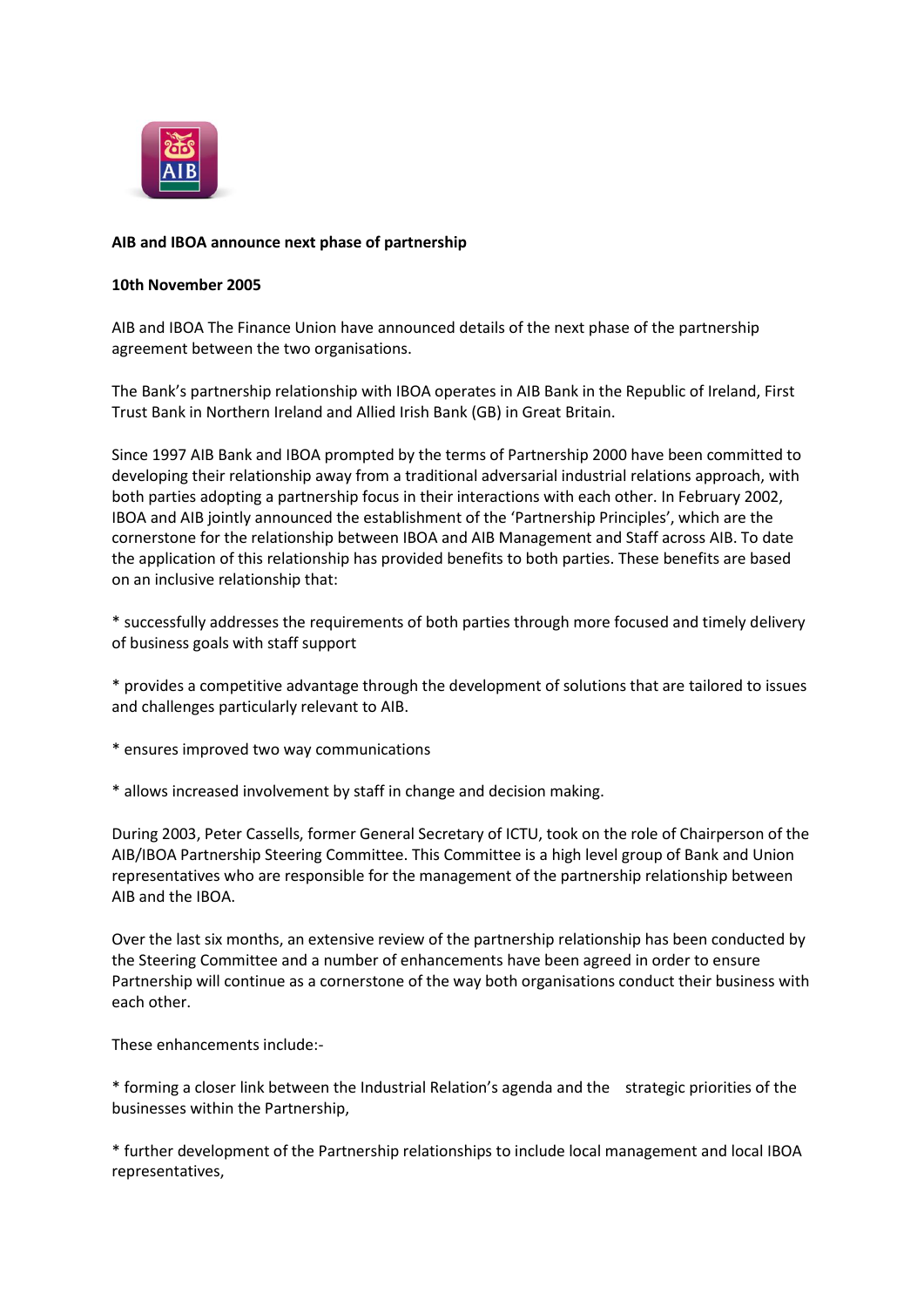\* an enhanced Industrial Relations Model and a joint communications strategy.

Underpinning all these developments is the recommitment to the original Partnership Principles as the foundation for the future.

Commenting on the development of the partnership agreement Peter Cassells said:-

" As chairperson of the AIB-IBOA Group Partnership Steering Committee, I welcome the decision of AIB and IBOA to move to second generation partnership.

In recent years, AIB and IBOA have made significant progress away from a traditional adversarial approach to staff relations by focusing on a high- trust partnership approach.

This move to second generation partnership should improve further current relations between the Bank, staff and IBOA and facilitate the management of change. This will be achieved by a closer integration of business priorities, staff needs, the arrangements for partnership and the arrangements for IR negotiations.

In my experience, AIB and IBOA are one of the first groups in this country to move to second generation partnership as the way in which business will be done at all levels of the Bank. This move should enable the Bank, staff and IBOA to embrace change in a more creative and inclusive way i.e as a mutual challenge with everyone sharing the benefits.

Making this happen will not be easy. I welcome, therefore, the level of commitment to these proposals from the Bank and the IBOA, from the very top. I am confident that this level of commitment should enable significant progress to be made to the benefit of the Bank, its staff and the IBOA. "

Larry Broderick, General Secretary, IBOA said:-

"IBOA is committed to improving the terms and conditions and maintaining secure employment for our members in the AIB Group. As we enter this new phase of partnership with AIB, it is IBOA's objective for our members, as key stakeholders to share in the enhanced prosperity of the Group.

Both AIB and IBOA have shared goals but there are times when we can also have different though not necessarily conflicting interests. As the Bank's commitment to change improves the performance of the Bank, staff will expect to share in the benefits. Our overall partnership principles and the improved negotiation procedures will enable us to address these issues in a professional manner with a view to resolving any differences in a transparent and timely manner that benefits customers, staff and the Bank."

Eugene Sheehy, Chief Executive, AIB Group said:-

" AIB is fully committed to making the traditional adversarial approach to staff relations a thing of the past. I feel that the success of the first phase of our partnership agreement with IBOA has shown that there are clear benefits for everyone involved. The Bank is looking forward to working with the IBOA to implement the enhancements recommended by Peter Casells and the partnership steering committee. This will build on the success already achieved and further strengthen the importance of partnership as being fundamental to the way AIB and the IBOA work together in the future".